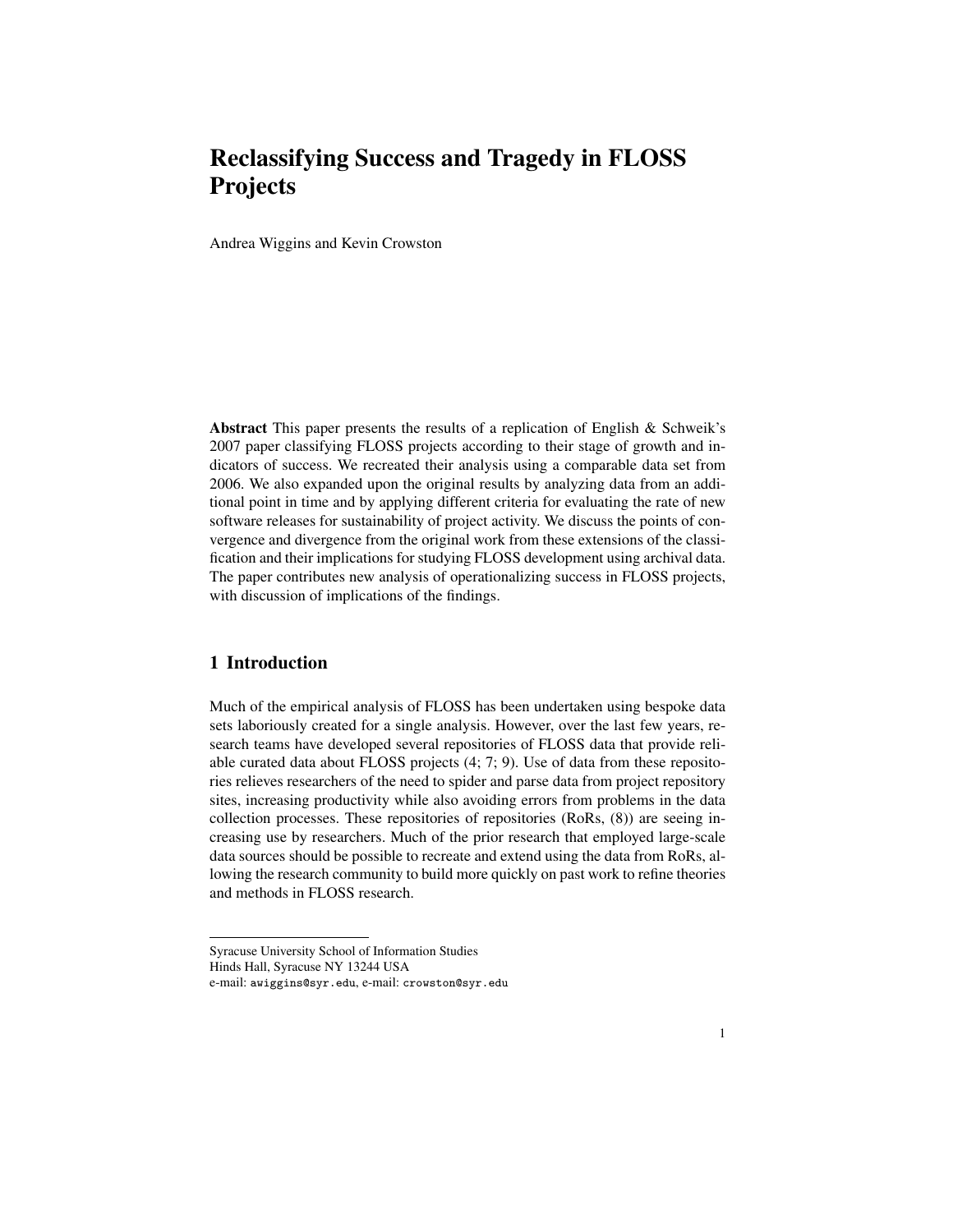In this paper, we adopt this approach in replicating English  $\&$  Schweik's (3) classification of project success and failure in open source projects. In this paper, we do not engage in a detailed critique of the classification; rather our goal is methodological development in the area of large-scale analysis of archival data from FLOSS repositories. We note though that objective methods for identifying FLOSS project success and failure is a topic of interest for both researchers and practitioners. Researchers need to identify successful and failed projects to be able to investigate the potential causes of success or failure. Practitioners are interested in being able to evaluate success for several reasons: first, this gives an individual decision information with respect to whether to rely upon or become involved with a given software project; second, it gives software foundation decision-makers useful information for determining whether to admit projects or invest resources into developing them; and third, it provides an assessment of the health of projects in which individuals and larger organizations are currently engaged.

In the following section, we describe the classification developed by English and Schweik (3). We then outline the methodology we adopted to recreate their results using data from the Notre Dame SourceForge Research Data Archive (SRDA) (9). We discuss our results in relation to the original work, examine the outcomes of varying a single classification criterion and look at the changes to project classifications over time. We then reflect on the methodological challenges involved in replicating large-scale analysis of archival data on open source projects. Finally, we conclude with directions for future work.

# 2 Theory: Assessing project success

Crowston et al. (2) note that for FLOSS projects, success is a multi-dimensional construct that can be assessed from many perspectives. The original classification by English and Schweik presents a set of six classes of FLOSS projects, operationalizations for which are reproduced in Table 1 from Table 1 in (3). English and Schweik developed the original criteria for their classification based on interviews with FLOSS developers and the thresholds for the classification originated with their initial manual coding of a sample of projects. (The original paper provides the full rationale for their definitions.) The classification has two facets: the stage of the project, either initiation (I, first year of the project or up to three releases) or growth (G, subsequent to initiation thresholds); and the outcome, either success (S) or failure, which English and Schweik labeled as "tragedy" (T) in reference to the tragedy of the commons. In addition, projects might be labeled as in an indeterminate state (I) if success or failure cannot yet be determined. Projects were classified based on a number of factors, including age, releases and their timing, and downloads, which serves as a proxy measure for the creation of useful software. Finally, projects were labeled as unclassifiable if there is evidence that they may have distribution channels other than SourceForge, suggesting that the download or release count data are unreliable. The final column of Table 1 shows the operationalization we adopted in our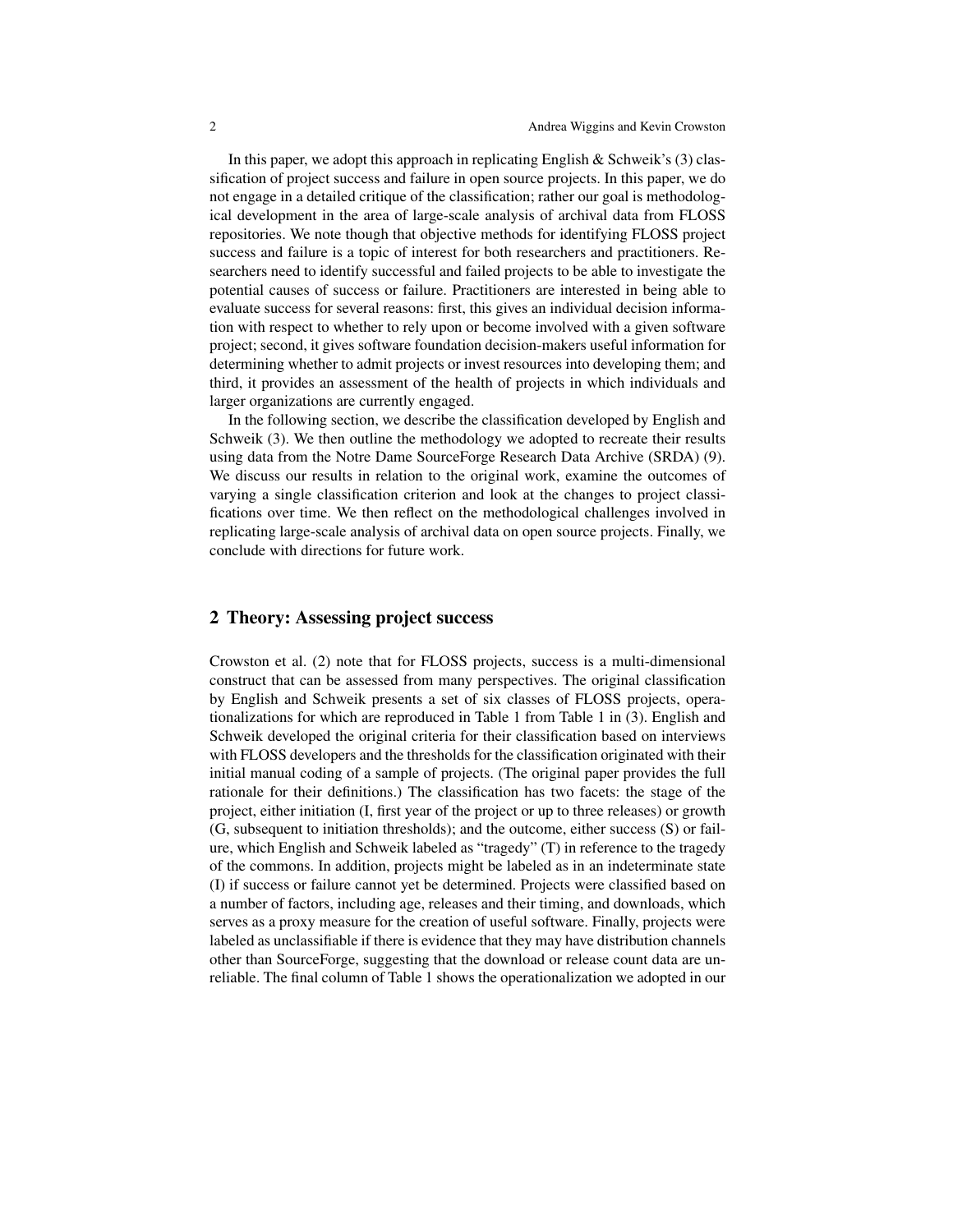reimplementation of the classification. In many cases, our criteria are identical, but we discovered a few necessary changes, as discussed below in the methods section.

|                   | <b>Table 1</b> Six FLOSS success/tragedy classes and their methods of operationalization, from English |  |  |  |
|-------------------|--------------------------------------------------------------------------------------------------------|--|--|--|
| & Schweik (2007). |                                                                                                        |  |  |  |

| Class/          | Definition                                                              | Original                                                                           | Re-operationalization                                                                 |
|-----------------|-------------------------------------------------------------------------|------------------------------------------------------------------------------------|---------------------------------------------------------------------------------------|
| Abbreviation    |                                                                         | Operationalization                                                                 |                                                                                       |
| Success.        |                                                                         |                                                                                    | Developers have produced At least 1 release (Note: Not explicitly classified:         |
| Initiation (SI) | a first release.                                                        | all projects in the growth $Sum of IG$ , SG and TG                                 |                                                                                       |
|                 |                                                                         | stage are SI)                                                                      |                                                                                       |
| Tragedy,        |                                                                         | Developers have not pro- 0 releases $AND \ge 1$ year Same                          |                                                                                       |
| Initiation (TI) | duced a first release and since SF project registra-                    |                                                                                    |                                                                                       |
|                 | the project is abandoned.                                               | tion.                                                                              |                                                                                       |
| Success,        |                                                                         |                                                                                    | Project has achieved three 3 releases AND $\geq 6$ $\geq 3$ releases AND $\geq 6$     |
| Growth (SG)     | meaningful releases of the months                                       | between                                                                            | [all] months between most re-                                                         |
|                 |                                                                         |                                                                                    | software and the software releases AND does not cent and third most recent            |
|                 |                                                                         |                                                                                    | is deemed useful for at meet the download criteria release AND $> 10$ down-           |
|                 | least a few users.                                                      | for tragedy detailed in the loads                                                  |                                                                                       |
|                 |                                                                         | TG description below.                                                              |                                                                                       |
| Tragedy,        |                                                                         |                                                                                    | Project appears to be aban- 1 or 2 releases AND $\geq 1/1$ or 2 releases AND $\geq 1$ |
| Growth (TG)     |                                                                         |                                                                                    | doned before producing $3$ year since the last release year since the most recent     |
|                 |                                                                         | releases of a useful product at the time of data col- $ $ release OR 3 or more re- |                                                                                       |
|                 |                                                                         |                                                                                    | OR has produced three or lection OR $\leq$ 10 down-leases AND $\geq$ 1 year since     |
|                 |                                                                         | more releases in less than 6 loads during a time pe- most recent release OR $\leq$ |                                                                                       |
|                 | months and is abandoned.                                                | riod greater than 6 months 10 downloads <sup>1</sup>                               |                                                                                       |
|                 |                                                                         | starting from the date of                                                          |                                                                                       |
|                 |                                                                         | the first release and ending                                                       |                                                                                       |
|                 |                                                                         | at the data collection date                                                        |                                                                                       |
|                 |                                                                         | OR 3 or more releases in                                                           |                                                                                       |
|                 |                                                                         | less than 6 months AND                                                             |                                                                                       |
|                 |                                                                         | $\geq$ 1 year since the last re-                                                   |                                                                                       |
|                 |                                                                         | lease                                                                              |                                                                                       |
|                 | Indeterminate, Project has yet to reveal 0 releases $AND < 1$ year Same |                                                                                    |                                                                                       |
| Initiation (II) | a first public release but since SF registration                        |                                                                                    |                                                                                       |
|                 | shows significant devel-                                                |                                                                                    |                                                                                       |
|                 | oper activity.                                                          |                                                                                    |                                                                                       |
|                 |                                                                         |                                                                                    |                                                                                       |
| Growth $(IG)$   | duced three releases but 1 year since the most re-                      |                                                                                    |                                                                                       |
|                 |                                                                         | shows development activ-cent release OR 3 releases                                 |                                                                                       |
|                 |                                                                         | ity OR has produced 3 re- $ AND  < 6$ months between                               |                                                                                       |
|                 |                                                                         | leases or more in less than releases $AND < 1$ year                                |                                                                                       |
|                 | 6 months and it has been since the most recent re-                      |                                                                                    |                                                                                       |
|                 | less than 1 year since the lease                                        |                                                                                    |                                                                                       |
|                 | most recent release                                                     |                                                                                    |                                                                                       |

<sup>&</sup>lt;sup>1</sup> Note: we used all-time downloads as this was operationally the same when combined with the release rate criterion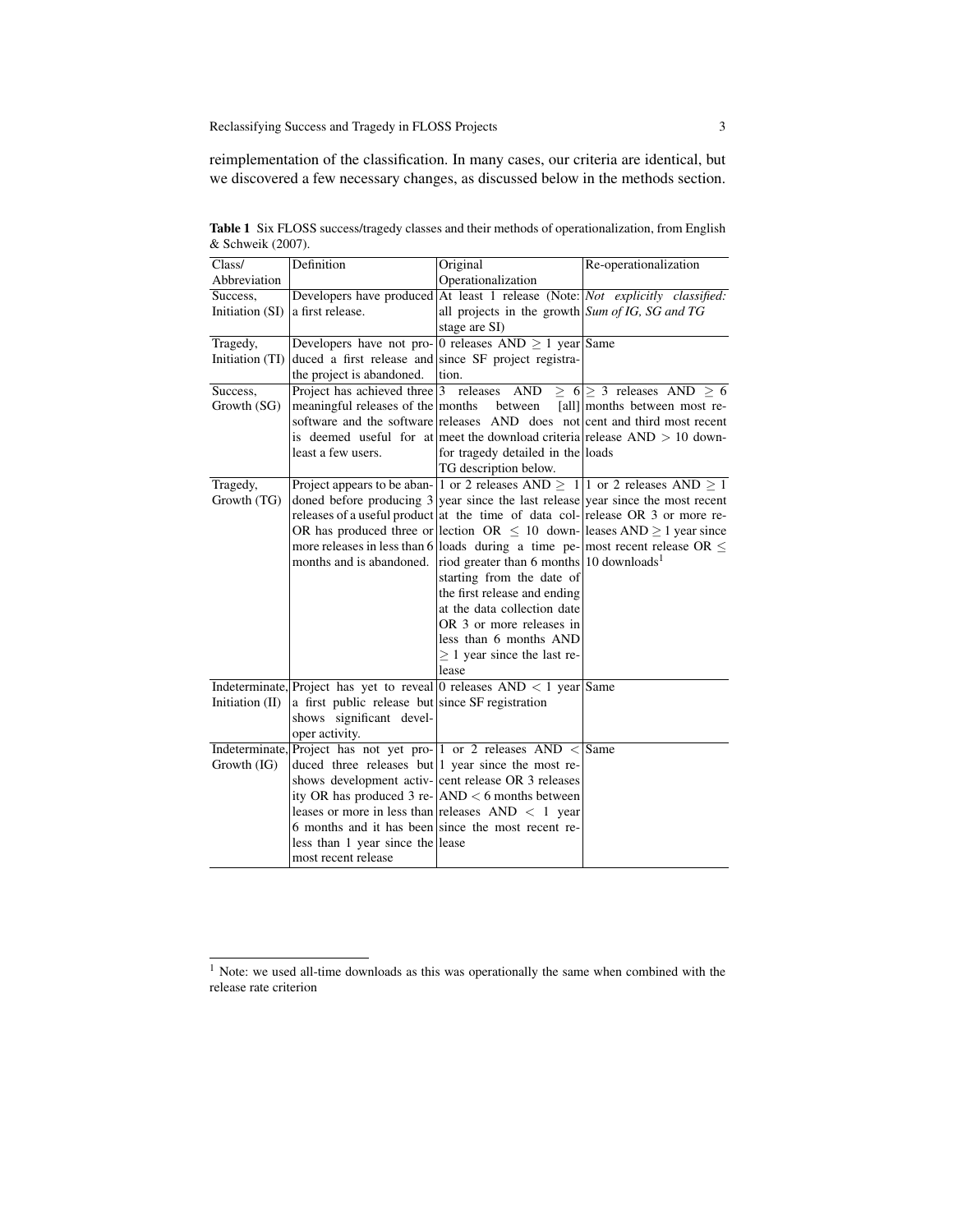# *2.1 Propositions*

Turning to the substantive content of the paper, we present several propositions related to the three main areas of analysis, both methodological and theoretical.

- 1. First, we expect that our classification drawing on repository data will produce comparable results to those reported in the original work, possibly with some minor variations due to differences in sampling.
- 2. Second, we expect that the three variations in the classification criterion for the rate of releases, an indicator of project stability, will result in differences in classification, though these differences will be limited to specific classes, as not all classifications rely on this data.
- 3. Finally, we also expect to see change over time in the classification applied to individual projects, based on predictions about the potential next states of projects based on their current classification. For example, no project which has advanced to a growth stage (SG, TG, IG) can return to an initiation stage classification (TI, II). Projects that are II will not remain in that state for longer than a year, by definition, but may progress to any of the other classifications. In all cases where a project may become either a success or a tragedy in the next classification, we expect to see success less often than tragedy. As a result, as the number of projects grows, most classes should grow proportionally, but not all. We expect that over time, the number of tragedies will increase as a matter of accumulation of failures in the population as a whole, although we expect that the relative proportion of successes will remain stable. Further, we expect that the effects of time will lead to larger proportions of projects identified as being in the initiation stage, as the number of new projects grows, and this will in subsequent time periods lead to a slow increase in tragedies at the initiation stage.

# 3 Methods

The main features of the large-scale archival data analysis consisted of replication and extension of the original work. We applied an eScience strategy to conducting the analysis with respect to our choices of data sources and tools, and in the process created research artifacts in the form of processed data and analysis workflows that will support further extension of this work.

# *3.1 Replication*

The replication of the original analysis required processing data from approximately the same time period to provide a suitable comparison. The extension of the work was intertwined with the replication, and involved preparing additional data for anal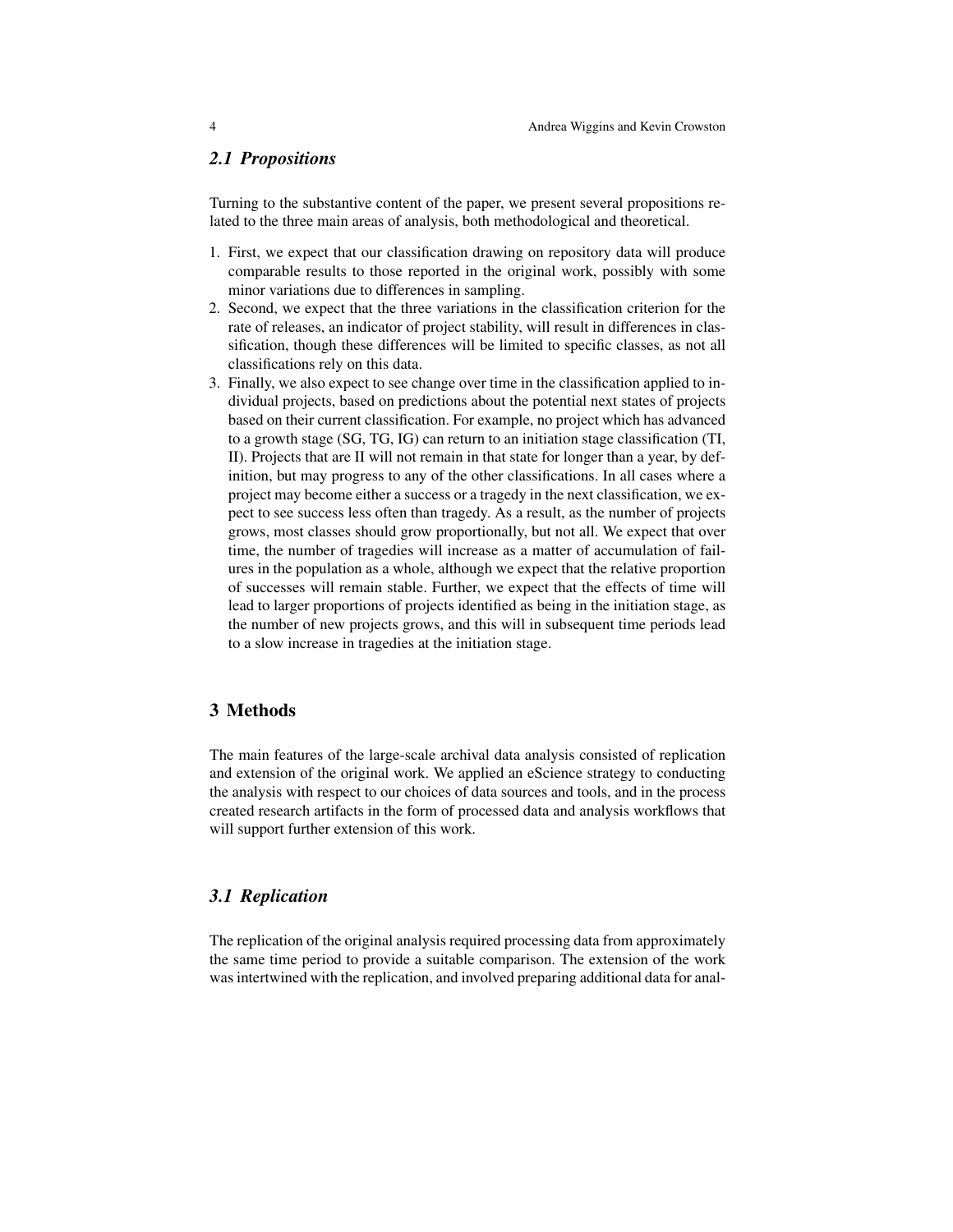ysis of change over time along with the addition of new variations of the classification. As our goal with this research was methodological refinement, we selected and analyzed additional dates and variations to evaluate the performance of the classification, rather than to make a theoretically-informed evaluation of change to the community composition itself.

#### 3.1.1 Data

In the original work by English and Schweik, the authors developed and tested their classification algorithm using FLOSSmole data from 2005, subsequently creating a sampling frame from the FLOSSmole project list of August 2006. They then spidered SourceForge around 16 October of 2006 for release information to augment the FLOSSmole data. However, the data spidered by English and Schweik do not include statistics for over 8,000 projects with incomplete data or that were deleted by SourceForge between August and September. The gap between collecting project data and release data might also invalidate a portion of the original analysis, as the period of up to two months between data collection times affects values for the thresholds for a project's active lifespan, achievement of maturity and release rate. For example, projects that made a first release in August or September could be misclassified as TG instead of IG.

The goal of our work was to demonstrate the use of a shared data repository for replication of the original research. Because of the limitations on the available data from FLOSSmole, as noted by English and Schweik, we selected SRDA as the data source, as it contained all of the necessary data for the classification at the time. In addition, we note that the SRDA data comes straight from SourceForge as a monthly database dump, which makes it an authoritative data source. FLOSSmole data are parsed from SourceForge HTML pages, and while the repository provides a reliable data source, its contents are one step removed from the original source. We analyzed data for October 2006 to match the data collection for releases in the original work; more specifically, we used the October 2006 release of SRDA data, which was captured on 23 October 2006.

#### 3.1.2 Analysis

The analysis was replicated by careful examination of the original English and Schweik article, from which the requirements for data and processing were derived. A workflow for the data processing was developed in Taverna, a scientific workflow tool (1; 6). This approach made it easy to integrate data coming from several different sources, e.g., from the SRDA and a local cache of release data (previously retrieved from the SRDA), and to modularize the analysis steps. The analysis was implemented in several phases: a first phase to retrieve the basic data needed about project downloads and releases, followed by phase that ran simple tests on criteria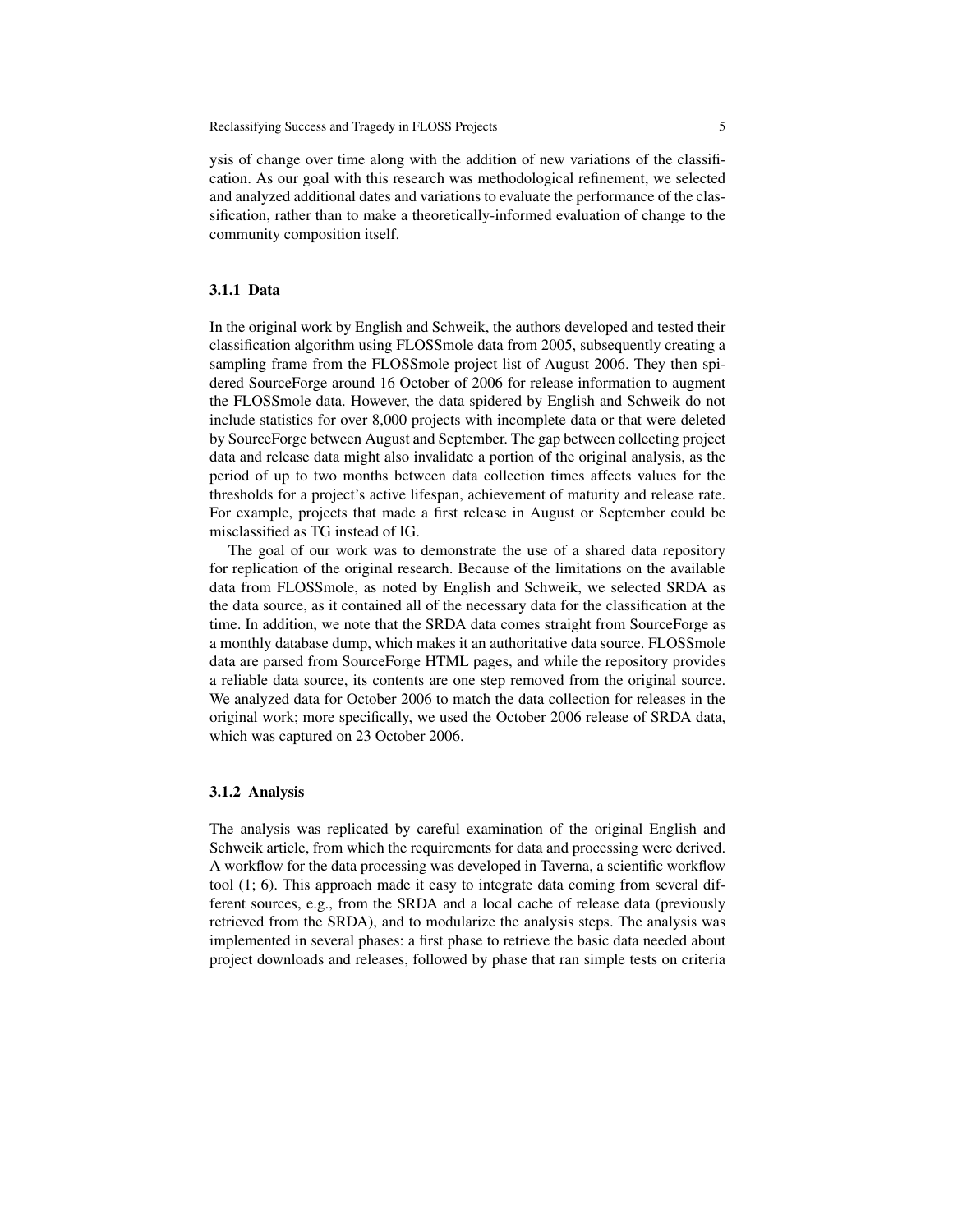to determine whether thresholds had been met, and finally a stage that classified the projects according to these tests.

For the replication of the classification, we found it challenging to determine the correct data selection or parameters for classification from the text of the English and Schweik article. Fortunately, the workflow implementation allowed us to remain flexible in our data selection and to parameterize the analysis. As we sought to reproduce the classification table in the published article in the format of a truth table to achieve completeness and exhaustiveness in the classification, we discovered that the classification as published was not complete. Some of the negative cases were not included in the published table, which is not to say that the authors did not consider these cases, perhaps because those combinations did not arise in the original data sample. For the most part, we were able to fill in the appropriate classifications for negative cases based on inheritance from other criteria for each class.

We also faced slight differences in the data available from the SRDA that required some changes to the operationalizations. For example, the SRDA did not have a convenient source for downloads within 6 months, though in the cases where that count was required, it was functionally equivalent to all-time downloads, which we used instead. The final column of Table 1 shows the operationalizations we developed and implemented in the workflows.

After debugging and verification of the workflow's performance with a subset of data, the final analysis was run with a full replicated data sample and compared to the original published research. In production, we eventually substituted SQL queries for the final two phases of the classification workflow due to significant economies in processing time. The analysis of the resulting data was conducted with R on the classified data stored in a SQL database. To encourage reuse of these data and analysis approaches, the workflows, SQL scripts and classification data will be made available to other researchers from our website, http://floss.syr.edu/.

As a result of using the SRDA data, the time required to retrieve and pre-process data were much lower than reported in original article. English and Schweik spent 22 days to spider the data for the analysis that were not already available in FLOSSmole. After optimizing our processes, we found that retrieving and preparing the data for classification requires less than 30 hours for data sets approaching 150,000 projects. In future efforts, this reduction in processing time will allow us to develop more granular analysis of changes to project classification over time by generating analysis-ready data for each monthly release of data from the SRDA.

### *3.2 Extending Analysis*

In addition to replication, we wished to extend the prior work by examining stability of classification status over time, and evaluating the performance of two alternate means of operationalizing the rate of release.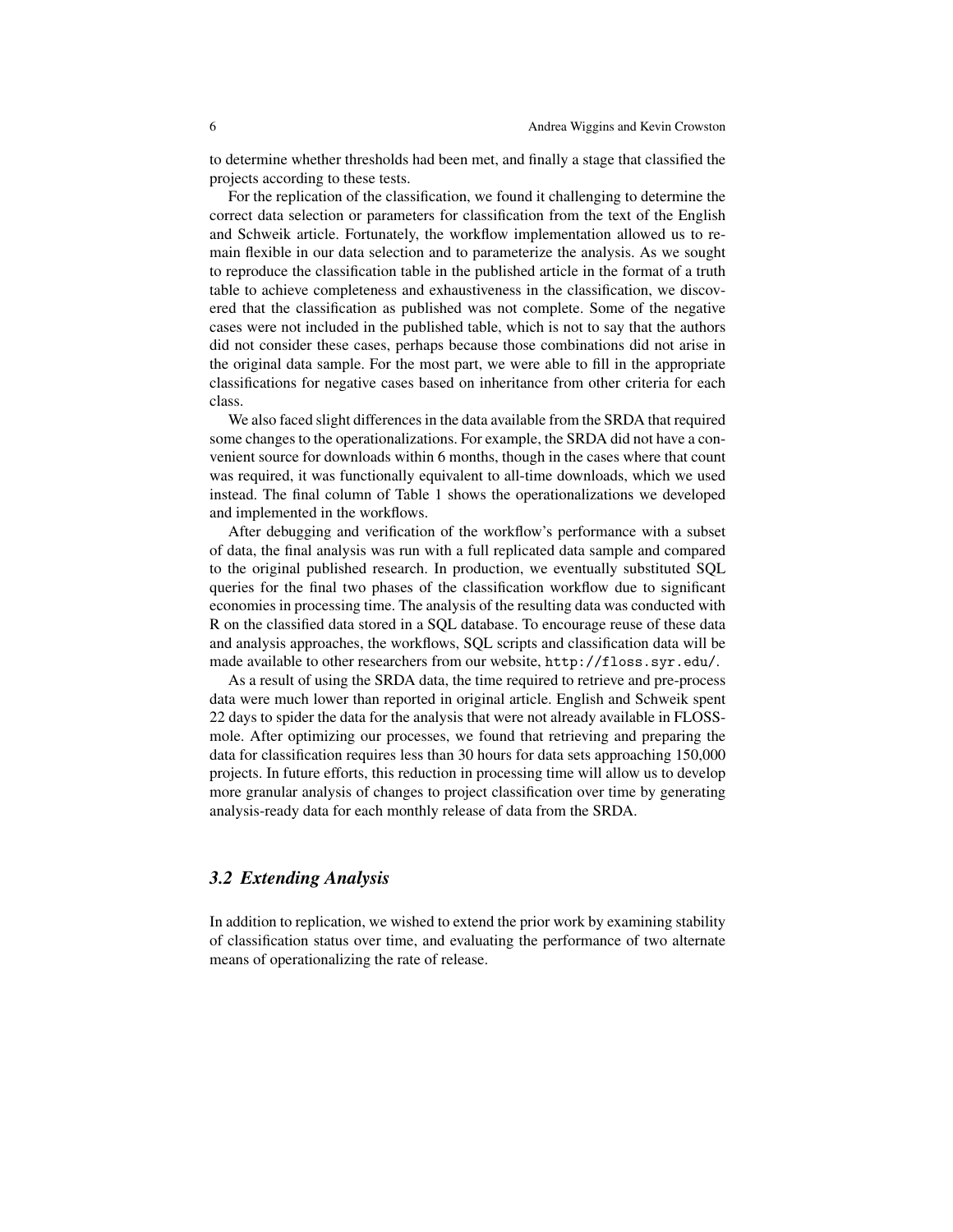#### 3.2.1 Additional dates

Our data processing times were significantly lower than reported for the original work, so we were able to analyze data for more than one date. Preparing data for analysis is the most time consuming part of the process, but by storing the prepared data, we are able to reuse it more readily with alternate classification schemes. In addition to the original date, we analyzed data from April 2006 to provide a shortterm comparison that would help evaluate the stability of the classification over a relatively short period of time. We selected this time period because over a period of six months, there is opportunity for many projects to change status on several of the indicators, thereby affecting their classification status.

#### 3.2.2 Implementing English & Schweik's future work

One of the more complex aspects of the original analysis is the qualification of release rate as an indicator of the sustainability of project activity. The assumption here is that projects which make releases too quickly cannot maintain the pace of activity; what this fails to take into account, however, is the wide diversity of release strategies employed by FLOSS projects. The original measure evaluates release rate by whether the project has had at least six months elapsed between first and last releases, which automatically privileges older projects rather than more stable projects. One solution, inspired by English and Schweik's discussion of these issues, is setting a threshold for the amount of the time between the most recent series of releases, rather than for all releases. A second option is to evaluate the average time between each release against a threshold, which applies the lifetime perspective of the original method, but seems likely to be more stable than the alternative that evaluates the time between only the most recent releases. We have implemented both of these variations, along with the original version, to evaluate the influence of this factor on project classification.

# 4 Results

We discuss the results of our analysis with three comparisons: comparison to the original published results, comparison of results from varying one classification criterion, and comparison of classification over time.

# *4.1 Comparison to Original Published Results*

Our results for data from October 2006, using the same default values for the classification thresholds, are compared with the original results for the same time period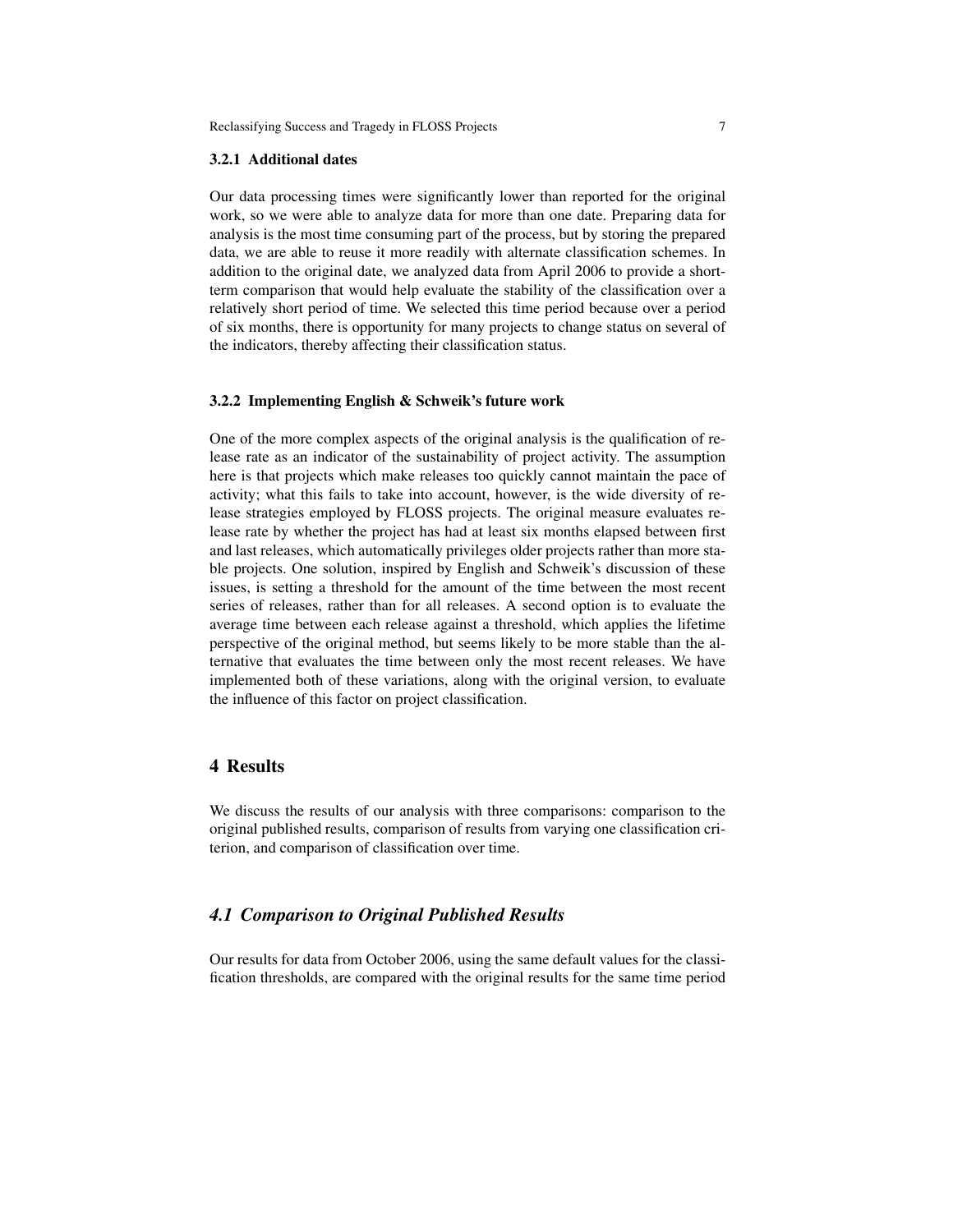in Table 2. We note that as percentages of the classified projects, our results are similar for the classes of II, IG, TG, and SG. They are also remarkably close in values for the number of "unclassifiable" projects.

Potential causes for variation in results could be discrepancies in the release and download data, which English and Schweik retrieved from different sources and at different times, as previously discussed. Variations in release data in particular would be problematic, as this could affect the determinations of whether or not the project is active, whether it has had enough releases, and whether or not the releases have occurred too quickly to be considered sustainable.

| Class          |                | Original results Replication Results | Difference      |
|----------------|----------------|--------------------------------------|-----------------|
| unclassifiable | 3.186          | 3.296                                | $+110$          |
| Н              | 13,342 (12%)   | 16,252(14%)                          | $+2,910 (+2%)$  |
| Юf             | $10,711(10\%)$ | 12,991 (11%)                         | $+2,280 (+1\%)$ |
| TI             | 37,320 (35%)   | 36,507 (31%)                         | $-813(-4%)$     |
| TG             | 30,592 (28 %)  | 32,642 (28%)                         | $+2,050 (+0\%)$ |
| SG             | 15,782 (15%)   | 16,045 (14%)                         | $+263(-1%)$     |
| other          | 8.422          |                                      |                 |
| <b>Total</b>   | 119,355        | $117,733 (+ 9.6%)$                   |                 |

Table 2 Comparison of classification results to original results from English and Schweik.

Another variation between these results is that we produced no "other" classifications. We did not run into problems with differences between sampling frames and actual data that we were able to collect, as there was no delay between sampling and data collection. More specifically, we have not sampled so much as taken a census, as we have used all of the available data for each time period. The discrepancies in total numbers of projects, approximately 1,600 fewer in our sample, could also result from the deletions of inactive projects that the authors cited as a cause for the "other" projects; however, we were able to classify a larger number of projects overall. The date for the SourceForge dump upon which our analysis is based is slightly later in the month of October than the original analysis data collection time period (and two months later than the collection of project statistics), but in our case, we have no record for projects that were deleted from the SourceForge system. Overall, we consider the replication successful, as the greatest variation in classification by proportion is in the TI category, with a relative difference of just 4%.

# *4.2 Comparison of Release Rate Criteria*

As discussed previously, we implemented three different variations for judging the sustainability of the rate at which a project is making releases. The original article called for a period of at least 6 months between the most recent release and the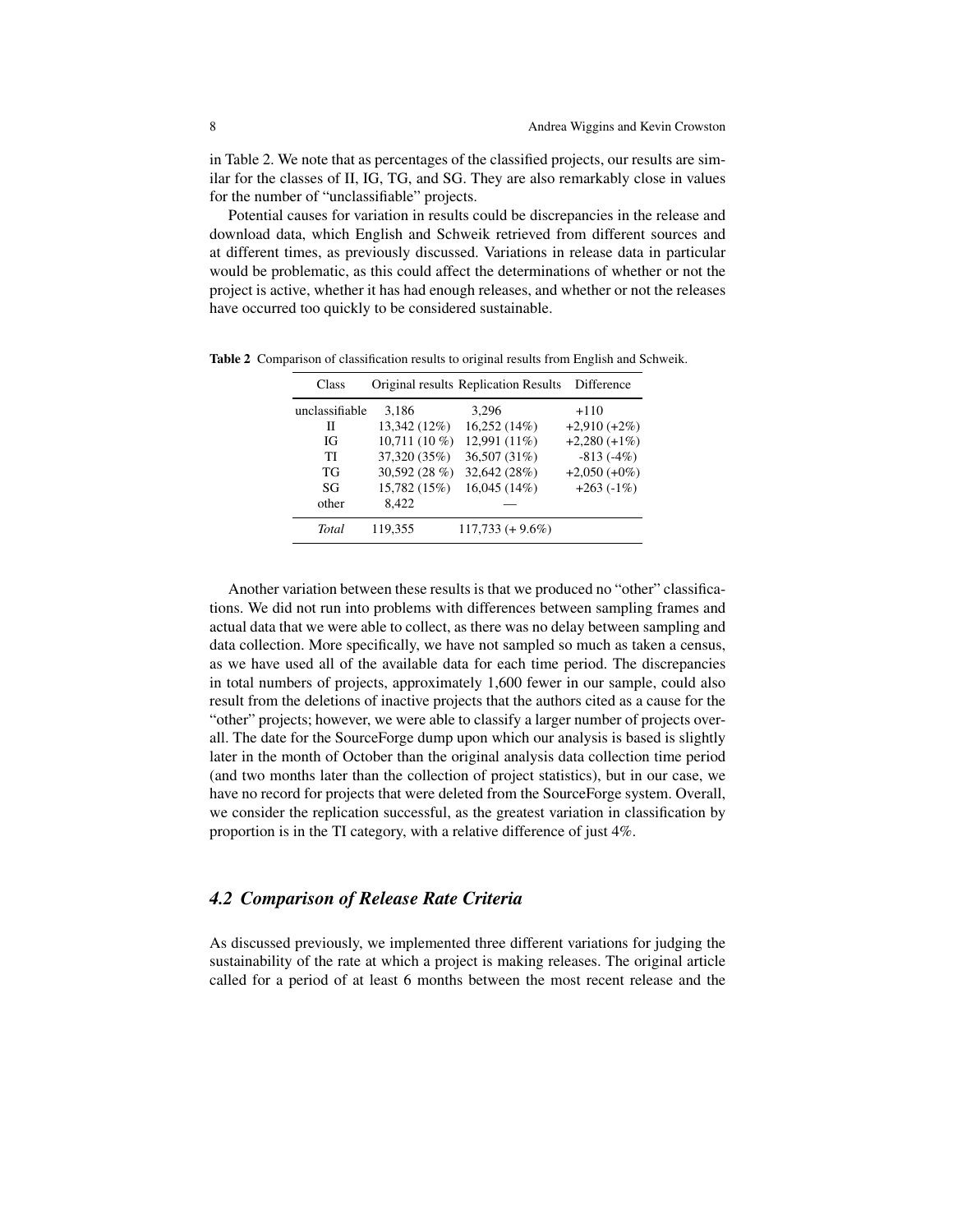first in the window of three releases. English and Schweik mentioned examining the time between each release, and based on this idea, we implemented a densitybased calculation of the time elapsed over the most recent three releases (Method Two). The final variation compares the average time between all releases in a project against a threshold (Method Three); notably, this is a more strict definition than the original and may merit a different threshold value. The original implementation allowed an average of three months between releases in the case of the minimum qualifying number of releases for evaluating success; the results are reported for a six-month threshold in Table 3.

Table 3 Classification outcomes from varying release lag measures for each time period, using a six month threshold.

|           |                                            | 2006-10-23 Method One Method Two Method Three |
|-----------|--------------------------------------------|-----------------------------------------------|
| ЮŦ        |                                            | 12,991 (11%) 14,310 (12%) 19,235 (16%)        |
| П         |                                            | 16,252 (14%) 16,252 (14%) 16,252 (14%)        |
| SG        | $16,045(13\%)$ $15,426(13\%)$ $3,143(3\%)$ |                                               |
| <b>TG</b> |                                            | 32,642 (28%) 31,942 (27%) 39,300 (33%)        |
| TI        |                                            | 36,507 (32%) 36,507 (32%) 36,507 (32%)        |
|           |                                            |                                               |

It is clear that variations in this criterion result in a reclassification of SG projects as IG or TG projects. This occurs when the release lag evaluation comes out as "too fast" to be considered sustainable (IG), or the project has not made a release in the last year (TG). In all other ways, these projects are judged successful according to the other classification criteria—they have achieved "enough" releases and the software has been downloaded. This reclassification effect is exaggerated in the comparison between Method One and Three because the difference in calculation method suggests that a different threshold value should have been used.

While this change to the release rate criterion seems to have a small effect with the recent release density function (Method Two) and a larger effect with the averaging over all releases function (Method Three), comparison of the project-level classifications tells another story. We find that even at the six-month threshold, Methods One and Three are most consistent with respect to results; in every case, the changes to a project's classification is a transition from SG to IG or TG. However, applying Method Two yields changes from SG to IG as well as from IG to SG, and likewise with TG. In addition, more classifications are changed with Method Two than with Method Three, so the apparently smaller change in summary statistics masks a larger change in classification at the project level.

# *4.3 Comparison Over Time*

The comparison of classification results over time suggests interesting directions for future analysis at a more granular level. Table 4 compares the counts of projects at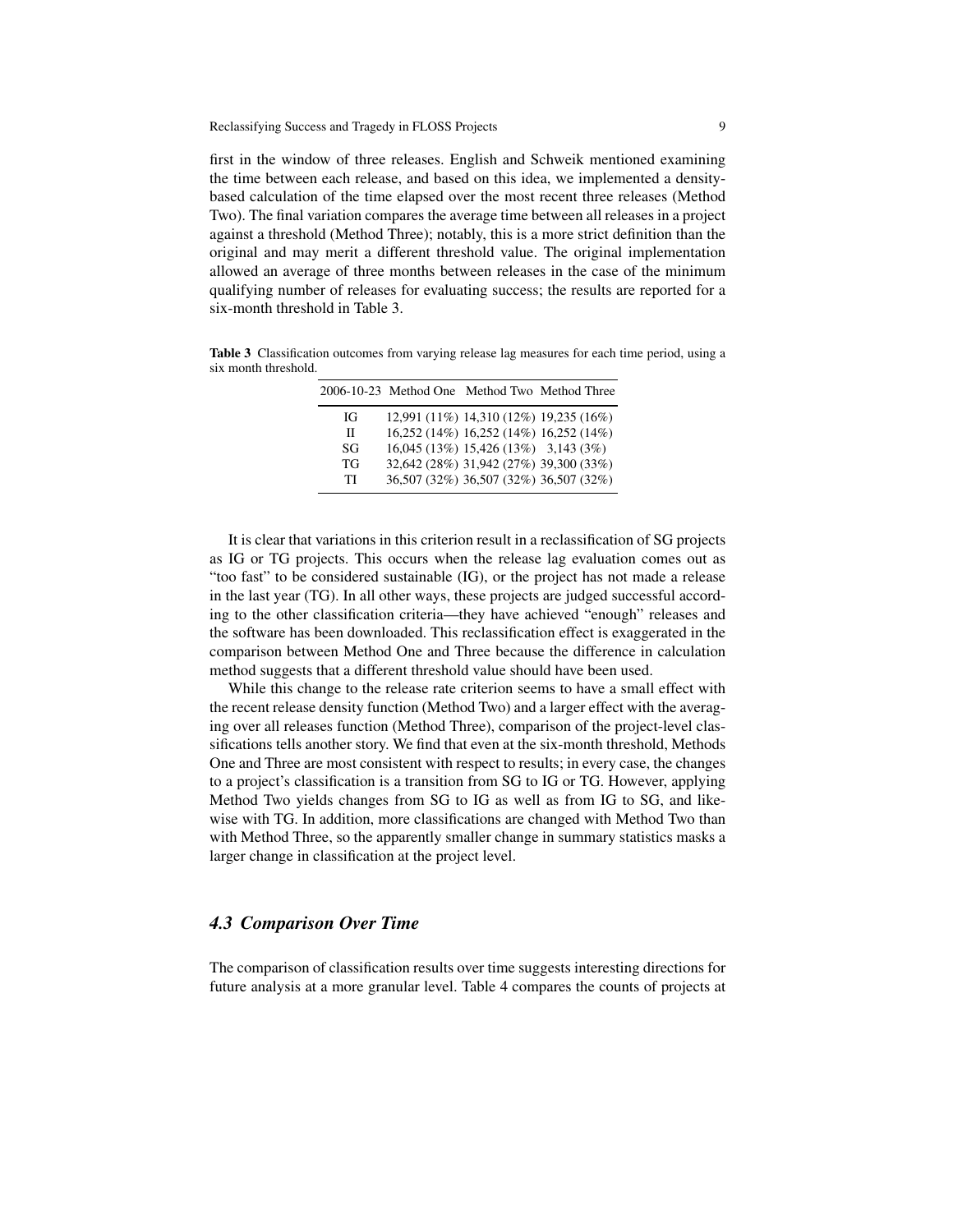two points in time, April and October of 2006. The consistency in SG classifications over time demonstrates underlying regularity with respect to the proportion of projects which can meet the classification criteria for success. We also see relative stability in the IG and II classes. We also observe growth of the TG class over time as it gradually accumulates failures, as we would in fact expect.

Interestingly, the changes between these two periods show small increases in the proportions of most classifications, with a notable decrease in the frequency of the TI classification. This suggests that more projects are successful at making at least one release than odds would suggest. All other things equal, we might expect to small net increases across all categories, but this would not take into consideration the compound effects of change over time; the decrease in TI projects would suggest that there is a substantial number of projects which require more than one year to make their first release. Logically, these projects are most likely to become TG or IG projects.

| Class          | 2006-04-21     | 2006-10-23     |
|----------------|----------------|----------------|
| Юf             | 12,166 (10.8%) | 12,991 (11.0%) |
| Π              | 13,592 (12.4%) | 16,252 (13.8%) |
| SG             | 14,244 (12.7%) | 16,045 (13.6%) |
| TG             | 28,777 (25.6%) | 32,642 (27.7%) |
| ТI             | 39,948 (35.5%) | 36,507 (31.0%) |
| unclassifiable | 3,343 (3.0%)   | 3,296 (2.8%)   |
| Total          | 112.430        | 117,733        |

Table 4 Classification outcomes from different time periods, using the original release rate criteria.

To describe the changes in project state between two points in time, we present the Markov model shown in Figure 1 that shows the percentage of projects that shift from one classification in April 2006 to a different one in October 2006. New projects are not included. Omitted from the diagram are the rates for projects remaining in the same classification: IG at 54%, II at 56%, SG at 100%, TG at 98%, and TI at 98%.

Initial observations from the model include the fact that once a project is classified a tragedy, it has a very low likelihood of escaping that classification. A TI project has a 1% likelihood of salvaging itself, while a TG project has a 2% chance– in both cases, these are not very good odds for survival. Likewise, once a project is labeled SG, there is no rescinding this title; this is inherent in the operationalization, because once the thresholds have been reached (adequate releases, downloads, an appropriate amount of time between releases), there is no criterion that will reverse them.

It comes as little surprise to see that the most common path from II, the default classification for a newly founded project, is to TI; for a new project, tragedy is four times more likely than moving on to growth in the IG class, with the potential for success. This confirms the common assertion that many projects are stillborn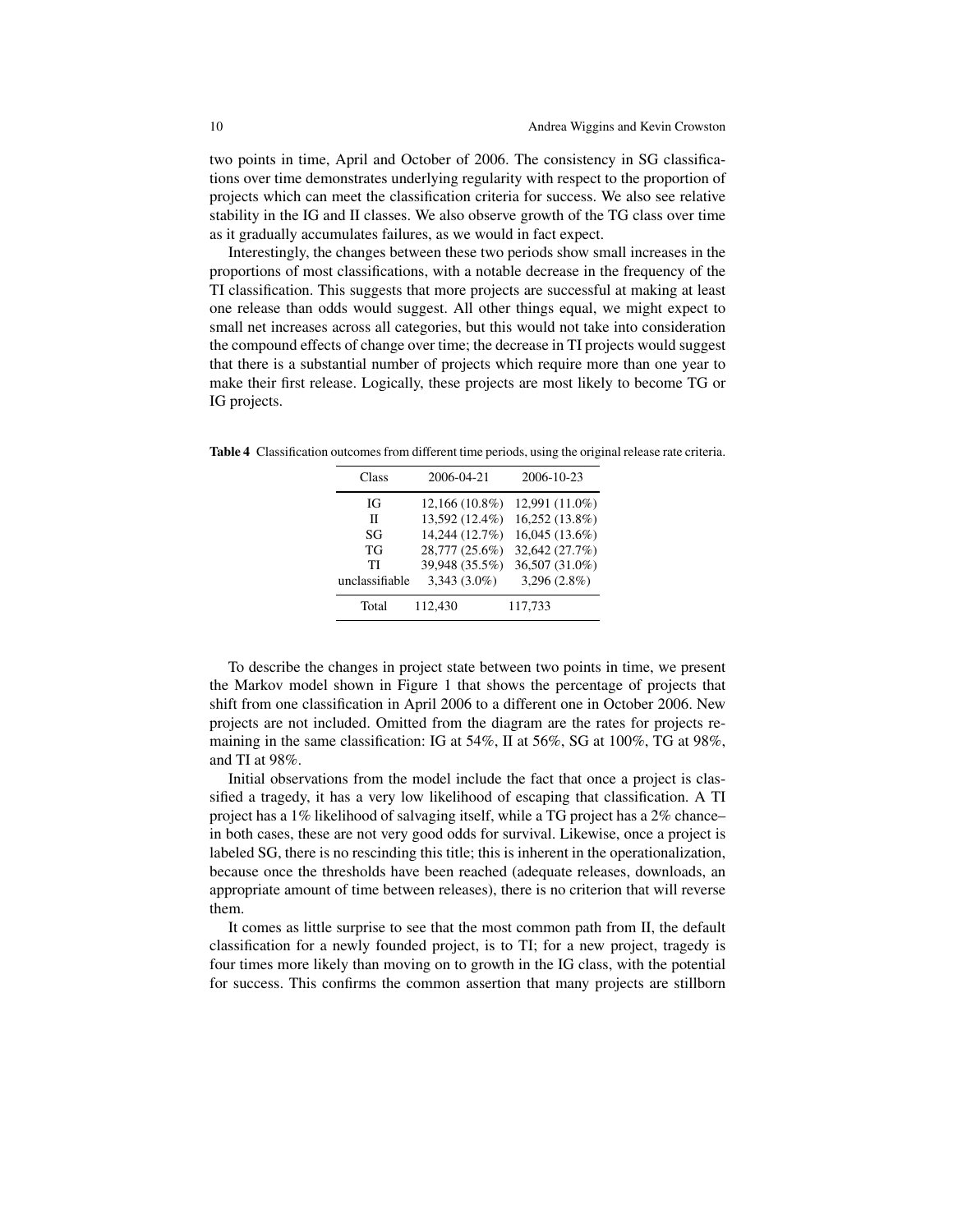and never make a release, failing nearly immediately. IG projects are three times more likely to become tragedies than successes, but notably, this is the only route to success, and no project is an overnight success.



Fig. 1 Markov model showing changes in project classification over a six month period in 2006.

# 5 Discussion

In this section, we discuss the implications of our findings and areas for future work. As the focus of this paper was primarily methodological, so are the implications. These are related to both the nature of the task for large-scale archival research, and to the substance of the task, classifying the successes and tragedies among FLOSS projects.

Large-scale analysis of FLOSS repositories sounds simple in conversation, but is never so straightforward in practice. This effort built on prior work that eased the development of data handling scripts and functionality, and yet demonstrated time and again that this style of analysis requires thorough knowledge of the data sources and analysis operations. Exceptions in the data source can wreak havoc with automated processing; while the data can simply be processed again, this can be very inefficient. Although it may only require 30 hours to analyze a snapshot of the entire SourceForge population, unexpected variations in source data realistically double or treble the time required to prepare data, once data verification procedures and troubleshooting are included, so permitting adequate time for development of the data handling is essential to this type of analysis. In the process of managing the flow of data between multiple workflows, or between workflows and other semiautomated processes, we also found that it is particularly helpful to use exactly the same names for variables in every location where they are used, from the database fields to the workflows and R scripts.

It is apparent that the challenges of working with the data sources have not changed significantly since the original classification by English and Schweik, although our tools and strategies are somewhat improved. We found that workflows were particularly good for dealing with retrieving and combining data from diverse sources when a single SQL query is not feasible. When preparing the data involve frequent and repeated format conversions (e.g., epoch times to SQL times and back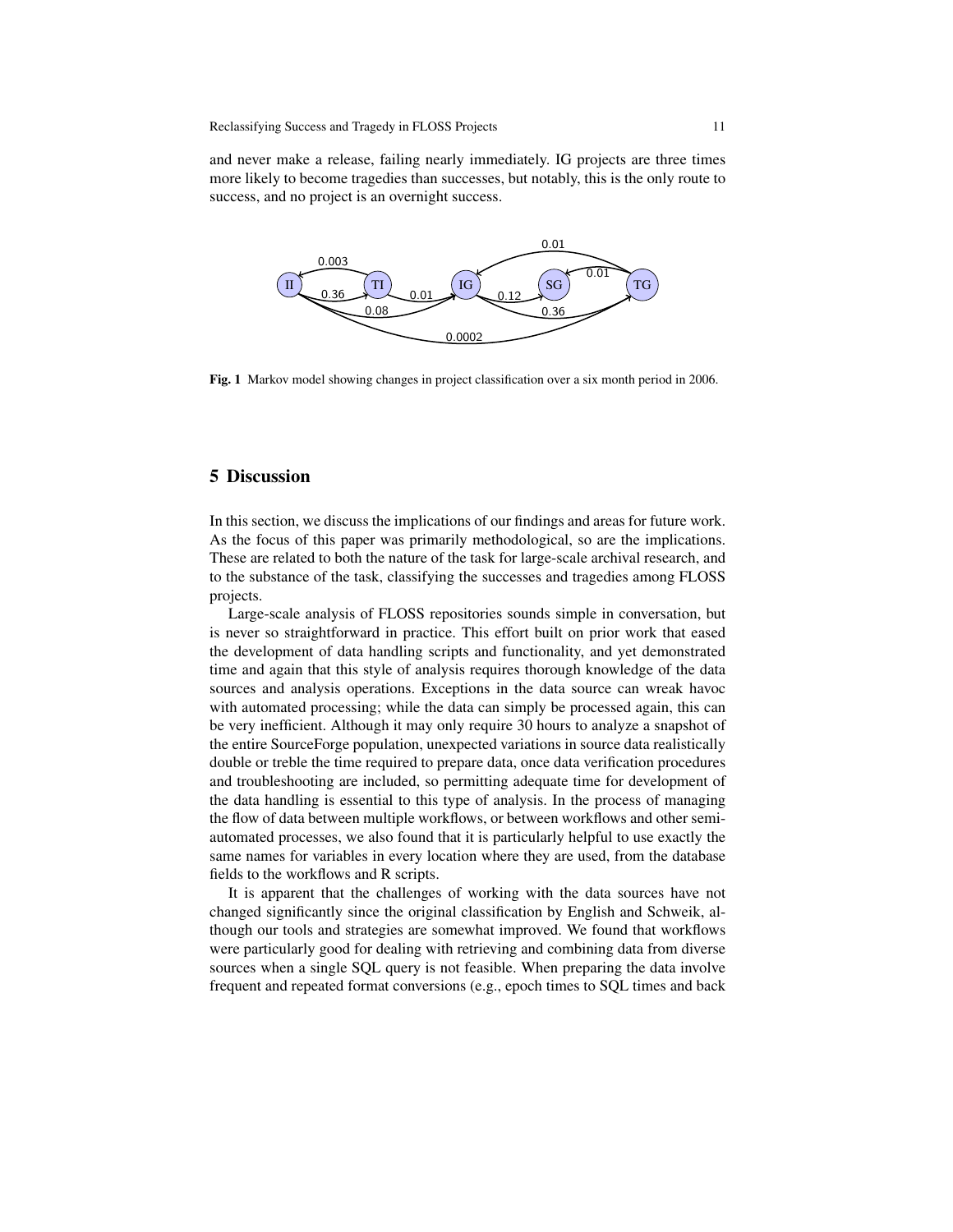again), sophisticated selection criteria (e.g., the most recent three releases), and careful handling of missing values, workflows are a better solution than most alternate procedures, particularly as they can be applied in precisely the same ways many times over, despite the complexity of the task.

One complication to analysis, as others have observed (5), is that the repository data structures represented in the SRDA can and do change over time. For example, all-time downloads data (used in the classification) are no longer available from the most recent monthly SRDA dumps, so a single analysis script will not work on data from different periods, complicating longitudinal analysis.

In addition to allotting more time for data management than may seem reasonable to expect for an automated process, we recommend having a set of test data for testing scripts as they are developed. While this may seem obvious, running a complex analysis on the same data set makes it much more straightforward to identify causes of unexpected results or inconsistencies. In particular, a manufactured data set containing a full range of edge cases can be useful in detecting errors in the script before scaling up analysis.

Although we have been tried to ensure that our algorithm matches the logic of the original paper as precisely as possible, we noted a number of cases that do not logically fit into the classifications that they are assigned. This kind of effect is difficult to trace back to its causes, which may include any of several issues such as bad data, incorrect implementation of the classification or a missing case in the classification. We suspect that some of the exceptions we have observed are cases that are illogical combinations of criteria that were not explicitly addressed in the original definition of the classifications. For example, the original classification does not cover projects that have downloads without releases (seemingly impossible), or how to classify a once-successful project that has long since fallen inactive. There would be no reason to expect that these configurations exist until they emerge as anomalies in the analysis, noticeable only through comparison to the expected results.

Finally, while our focus has been on methodological issues, our analysis does suggest some possible improvements to the English and Schweik classification. First, the influence of release rate and count thresholds is significant, and these are relatively dynamic measures compared to the other criteria, as our evaluation of variations in the release rate criterion demonstrated. Successes were reclassified as tragedies or as indeterminate; those which had not made a release in a year became tragedies, while those whose release rate was too swift became indeterminate. This suggests that additional testing and refinement of release-based criteria is primary task for improving the classification.

Second, as Figure 1 shows, a project classified as a success remains a success, even if it becomes inactive. This is a conservative classification choice, reflecting the reality that a successful project may not continue releasing new software indefinitely, but may enter a third stage of "retirement" in which it is still useful but is no longer under active development. This is a different state than one-time successes which are later abandoned and fall into disrepair; finding a way to distinguish between these cases would add significant nuance to our understanding of the lifecycle of open source project development.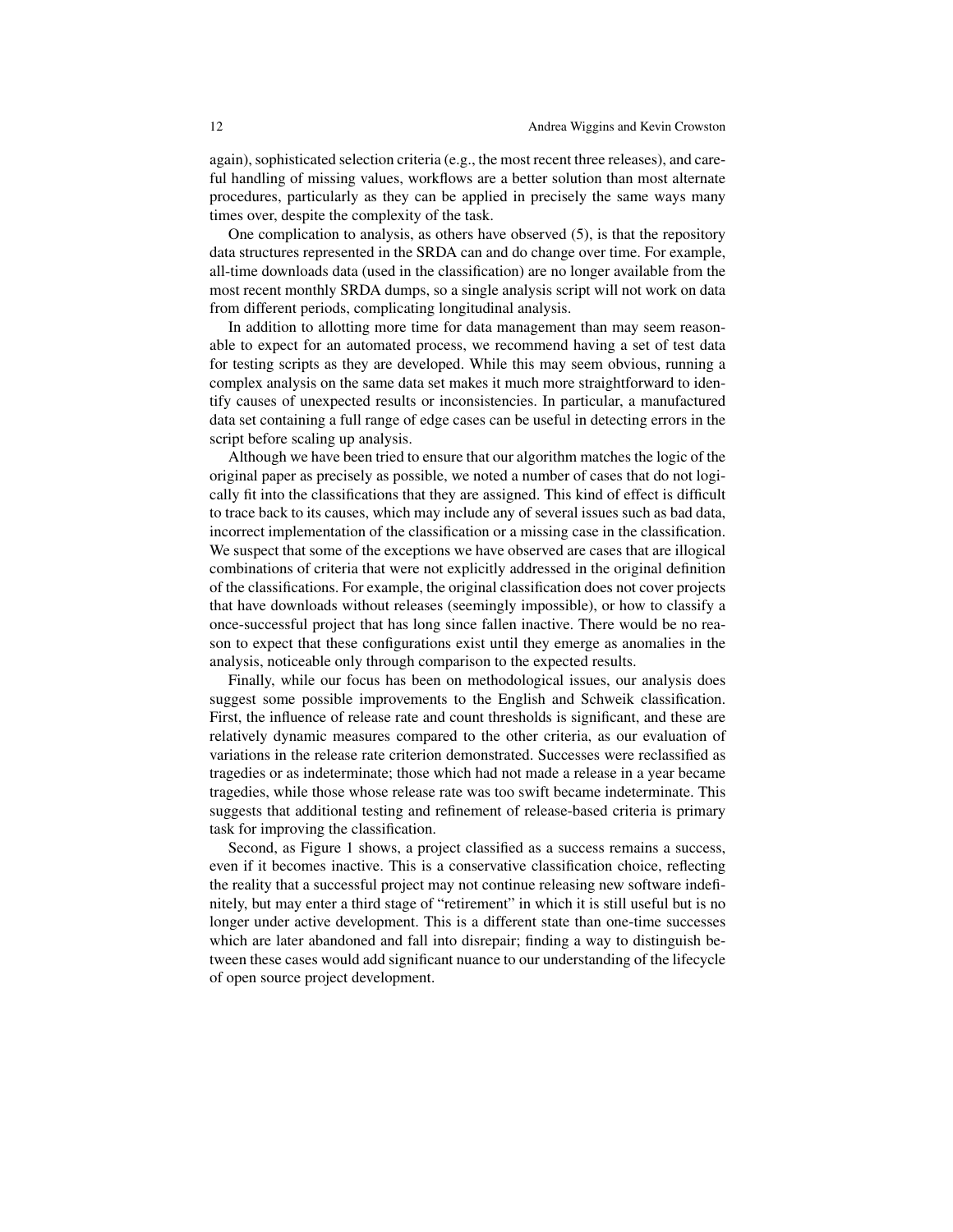#### *5.1 Limitations*

The results reported here are limited by the data sources and analysis methods, which are conversely also strengths in this analysis. This study is limited in generalizability in the same ways as the original work: neither result can be generalized to other repositories beyond SourceForge, and both are subject to flaws in the data sources. Both apply reductionist methods for operationalizing heuristics that are expected to indicate the development and success of FLOSS projects. While this mode of analysis has the advantage that it can be applied broadly, it also loses some face validity in broad application due to the existence of numerous individual examples (which may or may not be edge cases) that defy the assumptions embedded in the categorization of projects.

Limitations specific to this analysis include the change in data sources from the original, which introduces potential sources of error; however, we believe the SRDA data to be no less authoritative than combined FLOSSmole and bespoke data. Although we did not test additional variations on most of the parameters with the type of sensitivity analysis that large-scale analysis permits, doing so is simply a matter of choosing parameters and allotting processing time.

Finally, any classification of project success and failure will be challenging to validate empirically. English and Schweik developed their criteria for classification based on interviews with developers. However, once this classification has been applied to thousands of FLOSS projects, empirical validation becomes particularly challenging, as there is no established success metric against which to objectively evaluate the results. Feedback from the developer community on the results of the classification would provide a measure of validation; however, this method does not scale effectively. We note this limitation to both our work and the original classification as an opportunity for further development of the research on success in FLOSS projects.

# *5.2 Future Work*

Replicating this classification using methods specifically oriented to further reuse of the data and analysis makes it feasible to consider a wide range of potential extensions to this work. More exhaustive testing of the threshold values is the most apparent direction for further refinement of the classification. In addition, taking advantage of the infrastructure to evaluate alternate measures of the classification criteria would permit the development of more sophisticated measurements. Just as we have tested variations on the release rate criterion, another possible variation could implement a function to adjust the threshold for downloads based on project lifespan or number of releases, which might better account for the current usefulness of the software.

While the operationalizations vary by the degree to which they capture the definitions, it is a nontrivial challenge to acquire and prepare data that would permit more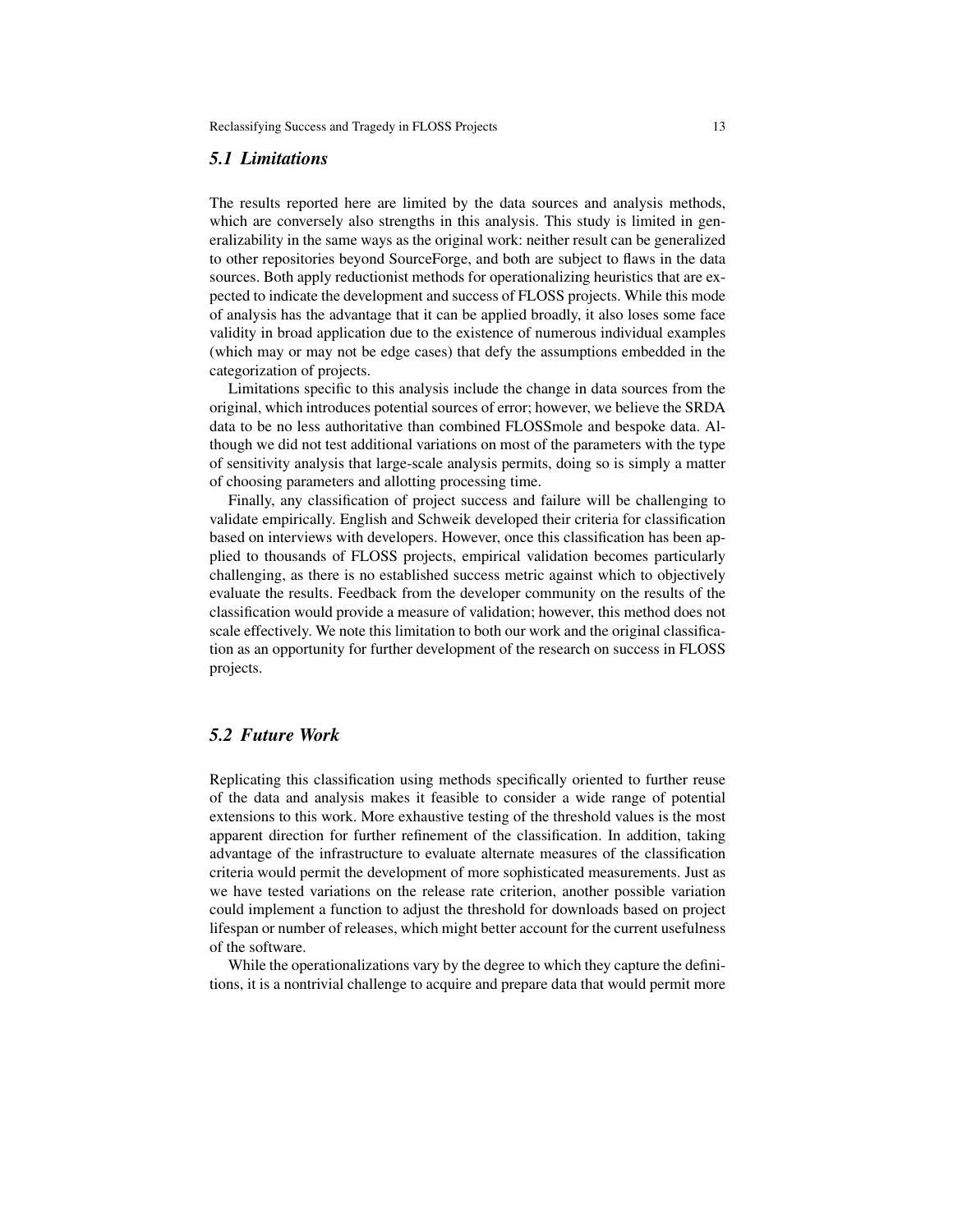accurate operationalization. For example, the definition of Indeterminate Initiation (II) is that the project has no public release but has significant developer activity; the operationalization is that the project has no releases and was founded less than a year before the data collection date. A more ideal operationalization would include explicit evidence of developer activity, such as communications or CVS activity. However, neither the original analysis nor our replication makes use of such data. The complexity of integrating additional data sources to produce such an analysis has been a barrier to developing more nuanced analysis, but our methodology and research artifacts can provide an extensible foundation for future work with more sophisticated measures.

As suggested by English and Schweik, incorporating data from CVS, email lists, and fora would create new potential for evaluating project activity. Rather than classifying projects as active or inactive based on having made a release within the last year, they could be classified based on the relative level of activity across a variety of channels for participation. While these data are available, incorporating them is tricky, and reshaping the classification criteria to make use of a greater variety of data would pose an interesting challenge. Refining a classification scheme such as this has the inherent problem that there is no objective way to determine what criteria are "best." We suggest that changes should be made based on improved congruence between definition and operationalization, and robustness of the measures to perturbation.

Finally, future work could more closely examine the shifts in classification over time. This effort would serve two goals: first, to further optimize the classification by identifying criteria that are more dynamic and potentially less representative, and second, to identify common developmental trajectories of FLOSS projects by charting their classifications across time. While the second goal is in many ways more attractive for researchers than the first, we note that refinement of the classification is key to generating valid results that can help us understand the implications of changes to project status over time.

### 6 Conclusions

In this paper, we replicated a classification of FLOSS project success and tragedy for all projects hosted on SourceForge at two points in time. The contributions of the work include the extension of the analysis, both in methods and in data analyzed. We extended the analysis to test three different methods of evaluating release rates; we tentatively suggest that the method that applies the average time between releases is the most stable and consistent with the intent of the analysis. We analyzed the data for two time periods, finding that the proportion of successful projects remained steady, while the number of tragedies appears to slowly increase over time in greater proportions than overall growth in sample size would predict. The implications of the work include recommendations for best practices for conducting